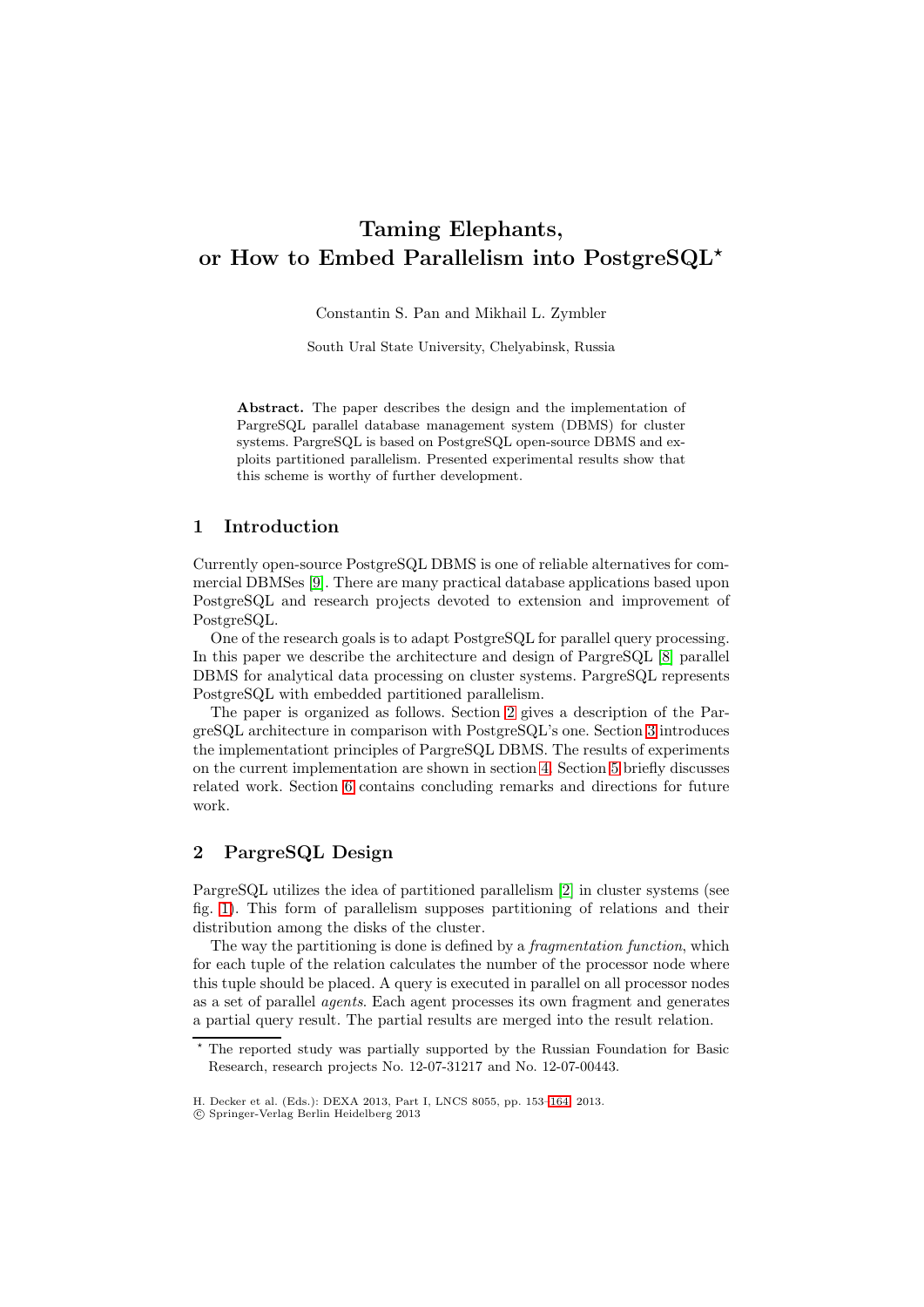

<span id="page-1-0"></span>**Fig. 1.** Query processing with partitioned parallelism

## **2.1 Client-Server Model**

PostgreSQL is based on the client-server model. A session involves three processes into interaction: a frontend, a backend and a daemon (see fig. [2a;](#page-1-1) here k is a number of clients).

<span id="page-1-1"></span>

<span id="page-1-2"></span>**Fig. 2.** DBMS processes

The daemon handles incoming connections from frontends and creates a backend for each one. Each backend executes queries received from the related frontend. The architecture of PargreSQL, in contrast with PostgreSQL, assumes that a client connects to two or more servers (see fig. [2b;](#page-1-2) here  $n$  is a number of cluster nodes).

The interaction sequence is shown in fig. [3.](#page-2-0) As opposed to PostgreSQL there are many daemons running in PargreSQL. The frontend connects to each of them, sends the same query to many backends, and receives the result relation.

#### **2.2 Deployment Scheme**

The application library *libpq* implements the interaction protocol between the client and the server and consists of two parts: the frontend (*libpq-fe*) and the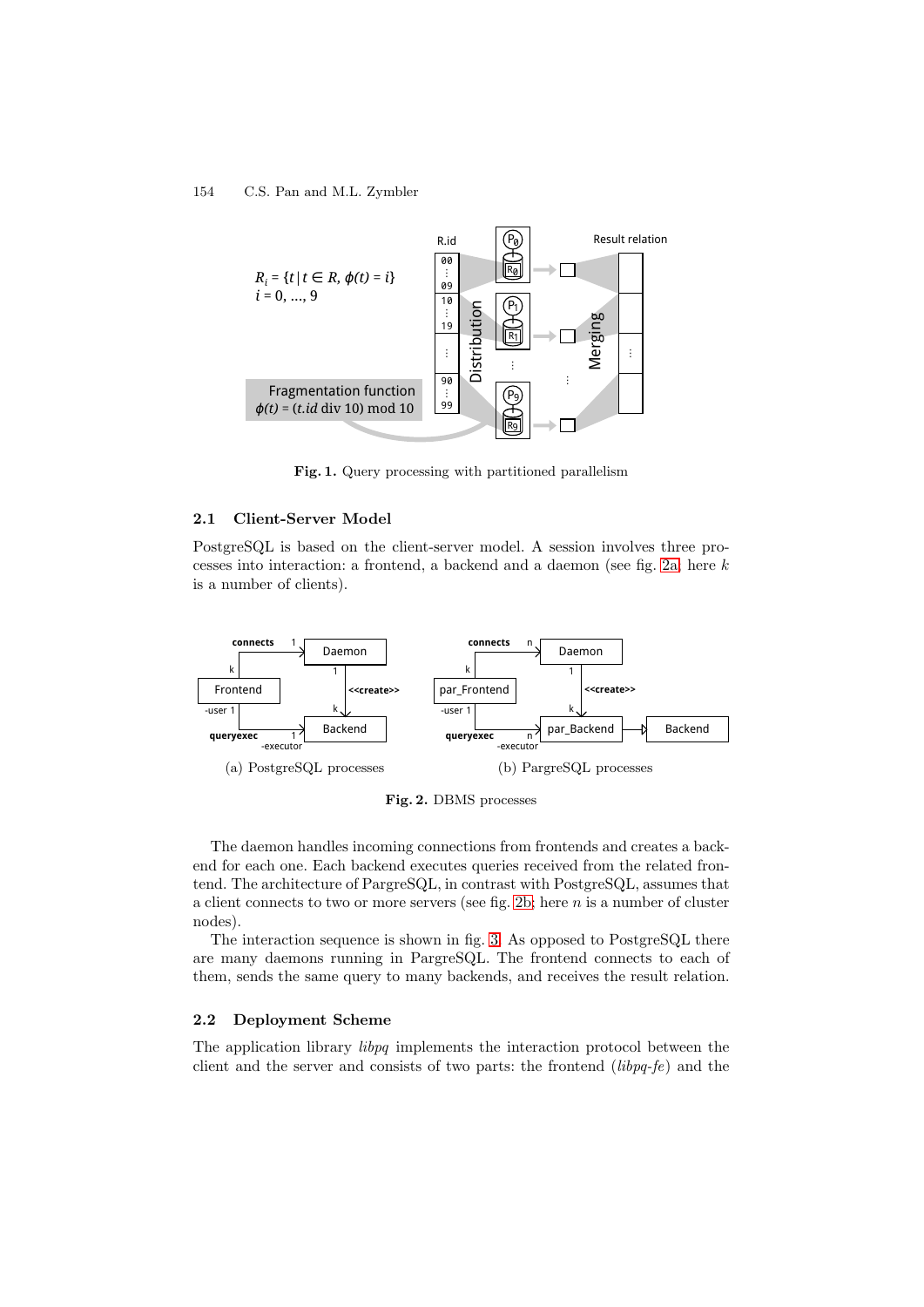

<span id="page-2-0"></span>**Fig. 3.** Interaction of clients and servers

backend (*libpq-be*). The former is deployed on the client side and serves as an API for the end-user application. The latter is deployed on the server side and serves as an API for *libpq-fe*, as shown in fig. [4a.](#page-2-1)

<span id="page-2-1"></span>

<span id="page-2-2"></span>**Fig. 4.** DBMS deployment

PargreSQL deployment scheme is depicted in fig. [4b.](#page-2-2) The only difference of deployment schemes (see fig. [4b\)](#page-2-2) is that in case of PargreSQL there is one more component on the client side — the *libpq-fe* wrapper.

# **2.3 PargreSQL Subsystems**

There are following steps of query processing in PostgreSQL: *parse*, *rewrite*, *plan/optimize*, and *execute*.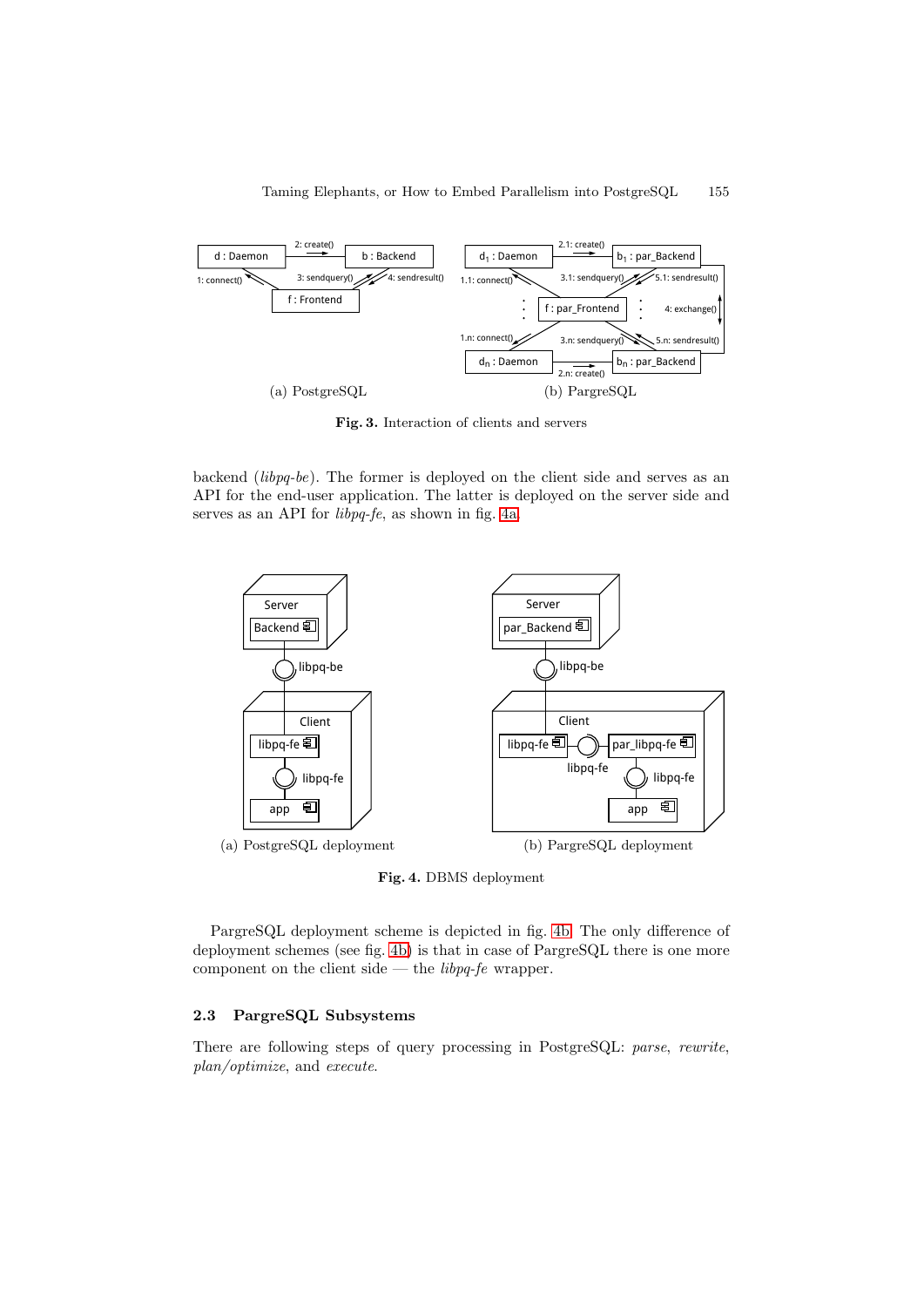Parallel query processing in PargreSQL adds two more steps: *parallelize* and *balance*. During the query execution each agent processes its own part of the relation independently so, to obtain the correct result, transfers of tuples are required. On *parallelization* step creation of a parallel plan is performed by inserting special *exchange* operators into the corresponding places of the plan. *Balance* step provides load-balancing of the server nodes during the query execution process.

Comparison of PostgreSQL and PargreSQL architectures is depicted in fig. [5.](#page-3-0) PostgreSQL (see fig. [5a\)](#page-3-1) is treated as one of the PargreSQL's subsystems (see fig. [5b\)](#page-3-2). PargreSQL development involves changes in Storage, Executor and Planner subsystems of PostgreSQL.

<span id="page-3-1"></span>

<span id="page-3-2"></span><span id="page-3-0"></span>**Fig. 5.** DBMS subsystems

*Parser* checks the syntax of the query string and builds a parse tree. *Rewriter* processes the tree according to the rules specified by the user (e.g. view definitions). *Planner* creates an optimal execution plan for this query tree. *Executor* takes the execution plan and processes it recursively from the root. *Storage* provides functions to store and retrieve tuples and metadata.

The changes in the PostgeSQL's source code are needed to integrate it with the new subsystems. *par Storage* is responsible for storing partitioning metadata of relations. *par Exchange* encapsulates the implementation of the *exchange* operator. *Exchange* operator is meant to compute the exchange function  $\psi$  for each tuple of the relation, send "alien" tuples to the other nodes, and receive "native" tuples in response. In section [3.2](#page-5-0) we will describe *exchange* operator in detail.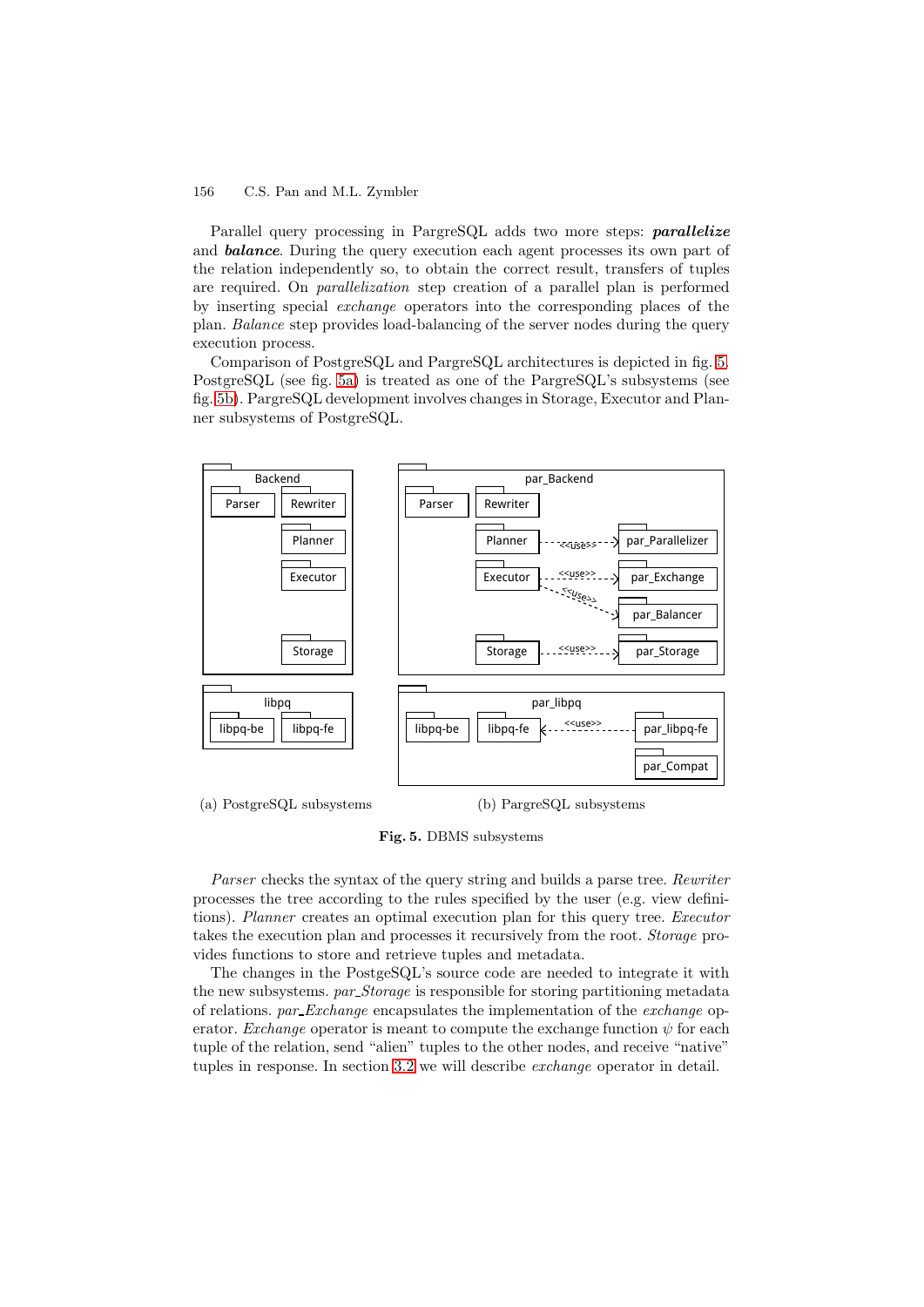There are new subsystems which do not require any modifications to the PostgreSQL's source code: *par libpq-fe* and *par Compat*. *par libpq-fe* is a wrapper around *libpq-fe*, it is needed to propagate queries from an application to many servers. *par Compat* makes this propagation transparent to the application. Section [3.1](#page-4-1) further describes implementation details of *par libpq* subsystem.

# <span id="page-4-0"></span>**3 PargreSQL Implementation**

In this section we describe the implementation principles of some of the PargreSQL subsystems depicted in fig. [5b.](#page-3-2)

## <span id="page-4-1"></span>**3.1 par libpq**

Since the frontend in PargreSQL has to initiate a connection to every of the database daemons, some modifications were introduced into the *libpq* application library. The modified version is called *par libpq*. The purpose of this library is to serve as a replacement for the original *libpq* and to allow the applications to use PargreSQL without much effort.

*par libpq* consists of *par libpq-fe* library and a set of macros (*par Compat*). *par libpq-fe* is a library to be linked with frontend applications instead of original PostgreSQL's *libpq-fe*, around which it is a wrapper. Its implementation is illustrated with a class diagram in fig. [6.](#page-4-2) The idea is to use the original *libpq-fe* for connecting to many servers simultaneously.



<span id="page-4-2"></span>**Fig. 6.** PargreSQL libpq-fe wrapper

*par Compat* is a set of C preprocessor definitions for transparent usage of *par libpq-fe*. An example of these macros is given in fig. [7.](#page-5-1)

These macros change the original API calls into the new API calls, so by including them an application programmer can switch from PostgreSQL to PargreSQL without global changes in the application code.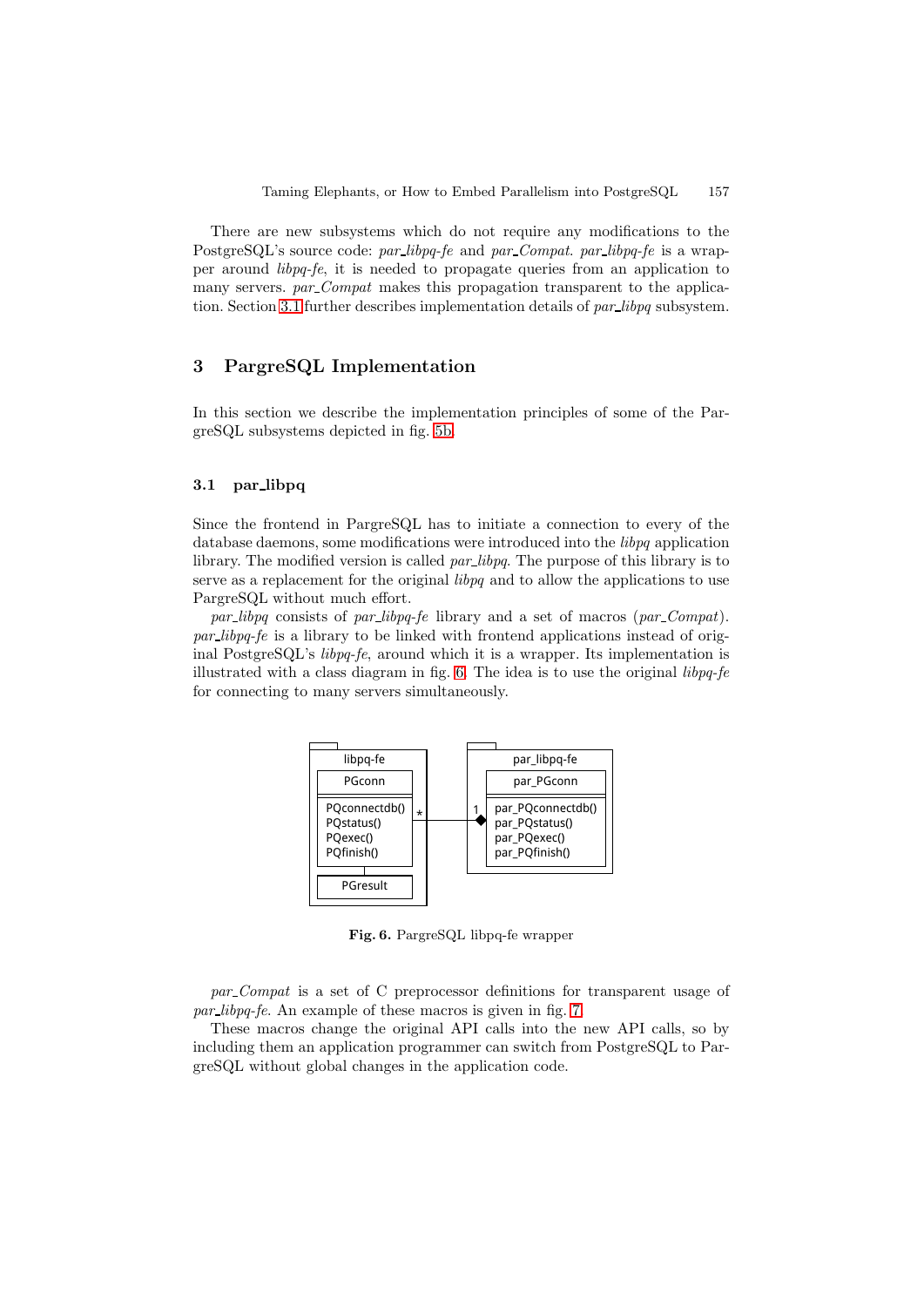| #define PGconn par PGconn                |
|------------------------------------------|
| #define PQconnectdb(X) par PQconnectdb() |
| #define PQfinish(X) par PQfinish(X)      |
| #define PQstatus(X) par PQstatus(X)      |
| #define PQexec(X,Y) par PQexec(X,Y)      |

<span id="page-5-1"></span>**Fig. 7.** PargreSQL compatibility macros

### <span id="page-5-0"></span>**3.2 Exchange Operator**

In order to compute the correct results the DBMS instances running in parallel have to send tuples to each other, because a tuple stored on one node could be processed on another node, e.g. in case of an aggregation with group-by on attribute A while the fragmentation attribute is B. To resolve such situations we should implement an operator that would move tuples from one point in the query plan to the same point on another node's plan.

*Exchange* operator [\[3,](#page-11-3)[10\]](#page-11-4) serves as an exchange point for transfering tuples between parallel agents. It is inserted into the query plans by *par Parallelizer* subsystem (which will be discussed further). The operator's structure is presented in fig. [8.](#page-5-2)



<span id="page-5-2"></span>**Fig. 8.** *Exchange* operator structure

Fig. [9](#page-6-0) shows the algorithms for **next()** method of *Exchange* suboperators.

*Split* (see fig. [9a\)](#page-6-1) decides whether a given tuple is "native" and should be kept on the current node, or it is "alien" and should be sent to appropriate node. "Native" tuples are returned immediately whereas "alien" tuples and NULLs (meaning that scanning of tuples is over) are put into *Scatter* 's buffer for sending to appropriate nodes.

*Gather* (see fig. [9b\)](#page-6-2) provides receiving of tuples from other processor nodes. Having received a tuple *Gather* starts a receive operation again. NULL value received means that the corresponding node has finished its work. As soon as a NULL is received from every node *Gather* finishes its work.

*Scatter* (see fig. [9c\)](#page-6-3) sends tuples coming from *Split* to other processor nodes. Non-NULL tuple should be sent to a node with a number calculated by means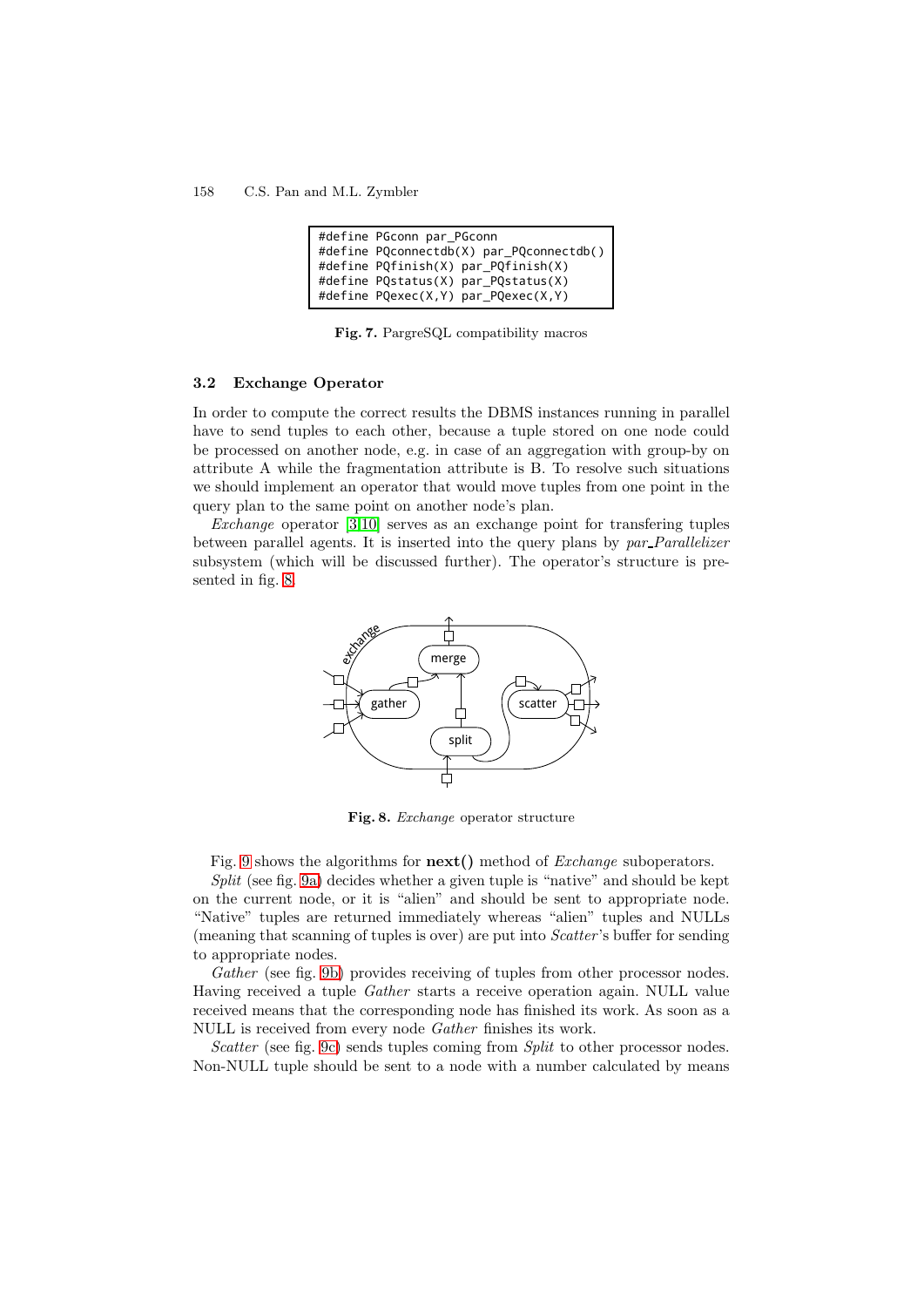<span id="page-6-3"></span><span id="page-6-1"></span>

<span id="page-6-4"></span><span id="page-6-2"></span><span id="page-6-0"></span>**Fig. 9.** Algorithms for *Exchange* suboperators

of fragmentation function. In case of NULL value *Scatter* sends NULLs to all the other nodes.

*Merge* (see fig. [9d\)](#page-6-4) merges tuples from *Gather* and *Split* in an even-odd manner.

The asynchronous MPI methods Isend, Irecv are used by *Exchange* to transmit tuples and the Test method to check whether the appropriate transmission finished.

## **3.3 Parallelizer**

*par Parallelizer* subsystem prepares the query plan for parallel execution. The cases in which the *par Parallelizer* inserts *Exchange* operators into the plan are shown in fig. [10.](#page-7-0)

The *Join* operation executed independently on multiple nodes will miss some tuples, unless we move the tuples matching the join qualifier to the same node. That is performed by the *Exchange* operators, which are inserted under the *Join* in cases **(a)**, **(b)**, and **(c)**.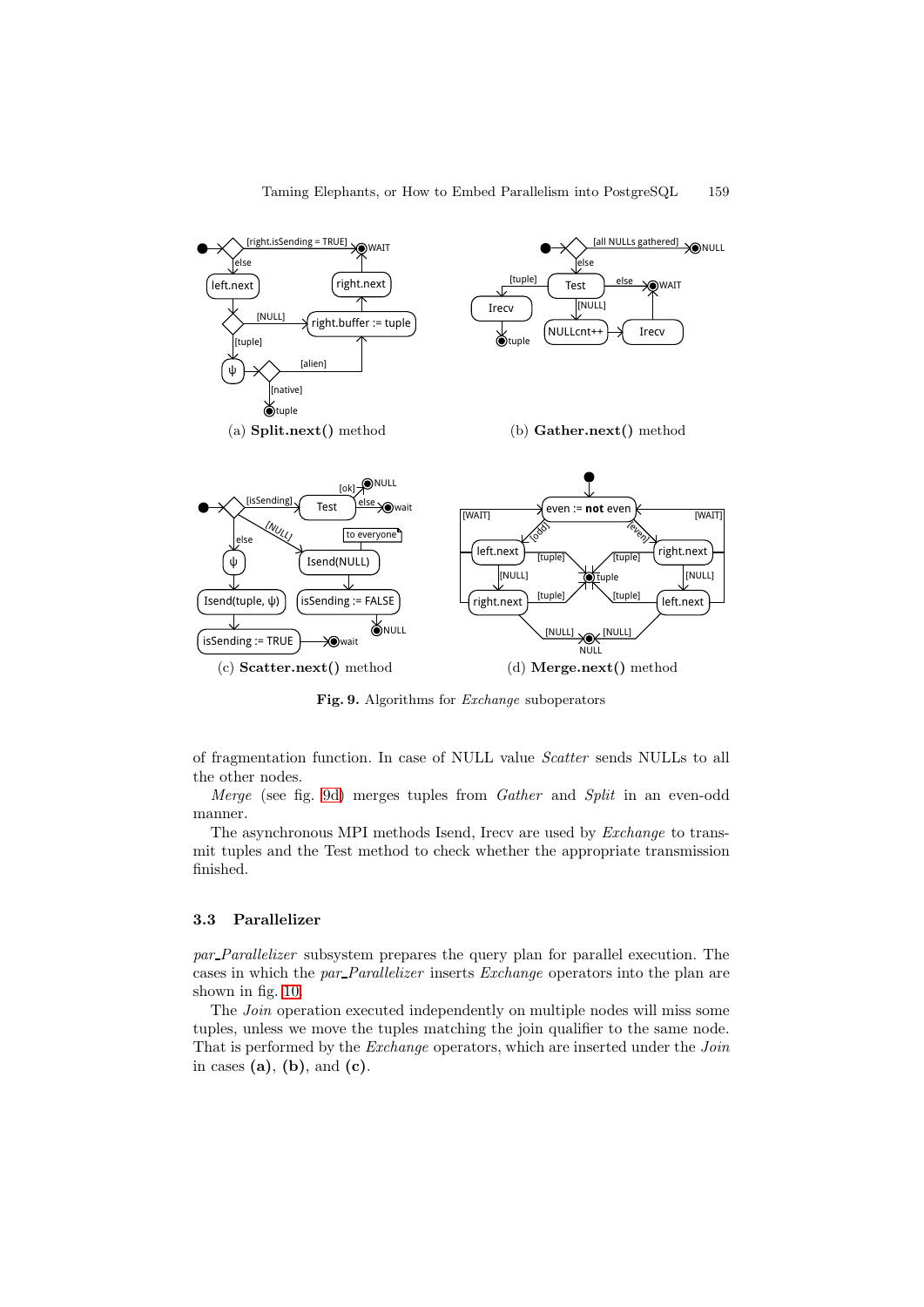

<span id="page-7-0"></span>**Fig. 10.** Parallelizer cases

The root *Exchange* operator **(d)** will mix the order of the tuples, so there is no point in a plan where an *Exchange* is above a *Sort*. In this case **(e)** the Parallelizer inserts the *Exchange* operation a level deeper — below the Sort.

Another case where the tuples should get redistributed is an aggregation, which is performed by the *Agg* operation in PostgreSQL. There are two types of aggregation — simple and grouped. In case of simple aggregation **(f)** the Parallelizer inserts an *Exchange* that would accumulate all the tuples on one node (since they are all needed for some global aggregating function). However, the grouped aggregation **(g)** only needs to have all the tuples of the same group located together.

#### **3.4 Data Manipulation Operations**

The algorithms for the exchange subnodes shown above will only work for SE-LECT statements. In order to support data manipulation queries the execution process needs to become a bit trickier.

When PostgreSQL executes an UPDATE or DELETE query, the resulting tuples coming from the root of the plan have a special hidden attribute — the CTID. It is the address of this tuple inside the storage of PostgreSQL, with this CTID PostgreSQL tells which tuples are to be deleted or updated. The other attributes contain the updated values or, in case of a DELETE, there are no other attributes.

No changes are needed in order for DELETE to work in PargreSQL. But INSERT and UPDATE should have additional logic — since a tuple only needs to be inserted on one node and can move from one node to another during an UPDATE.

There are two places in the PargreSQL code that were changed in order to implement that behaviour for UPDATE queries — the *Split* operator, and the executor.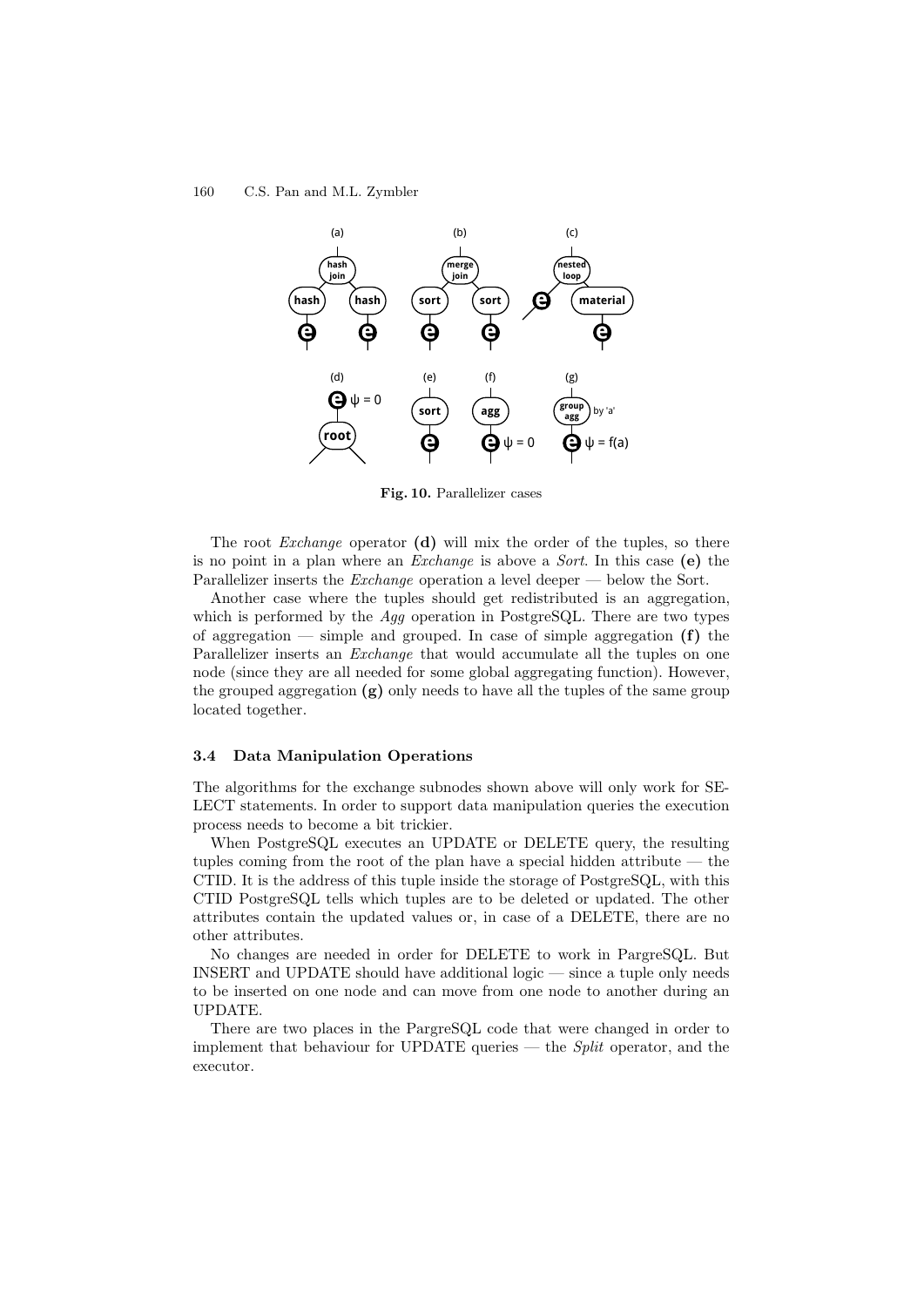When *Split* meets an alien tuple, it creates a copy of the tuple and passes one instance to the *Merge* (with the "delete me" bit set inside the CTID) and the other — to the *Scatter* (with the "insert me" bit set inside the CTID). The schematic for tuple flow in *Exchange* is shown in fig. [11.](#page-8-0)



<span id="page-8-0"></span>Fig. 11. Tuple flow during an exchange

The executor in its turn checks for these bits and reacts accordingly. So, if the "delete me" bit is set, it performs the delete routines, and if the "insert me" bit is set — the insert routines. If neither bit is set the tuple is considered native to the node, so the executor behaves as in PostgreSQL and updates the tuple in the local storage.

For plain INSERT queries the parallelizer appends an additional condition to the plan, that is equivalent to a WHERE fragattr  $\%$  nodes == this node clause. With this condition a tuple only gets inserted if it is native to the node. Complex INSERT queries like INSERT INTO dest SELECT columns FROM src do not need this additional condition.

#### **3.5 Data Definition Operations**

In order to provide data partitioning in PargreSQL we establish an additional storage parameter for PostgreSQL tables, named *fragattr* (fragmentation attribute). An application programmer is to specify an int-valued attribute of a table as *fragattr* on the table's creation. It is equivalent to defining the table's partitioning with  $\psi(t) = t$ . fragattr mod n fragmentation function, where n is a number of nodes and **mod** denotes the *modulo* operation. The parameter is specified in the WITH clause of the CREATE TABLE query (see fig. [12\)](#page-9-1).

### **3.6 Load Balancing (Future Work)**

We are planning to implement a load balancing scheme proposed in [\[6\]](#page-11-5). The scheme is based on partial data replication. The last portion of tuples from each fragment are copied to several other nodes in case the native node would get delayed processing its fragment. When a node manages with its own fragment, and some other node has not, the idle node can start processing the corresponding copy, thus freeing the other node from some work. The "last" portion here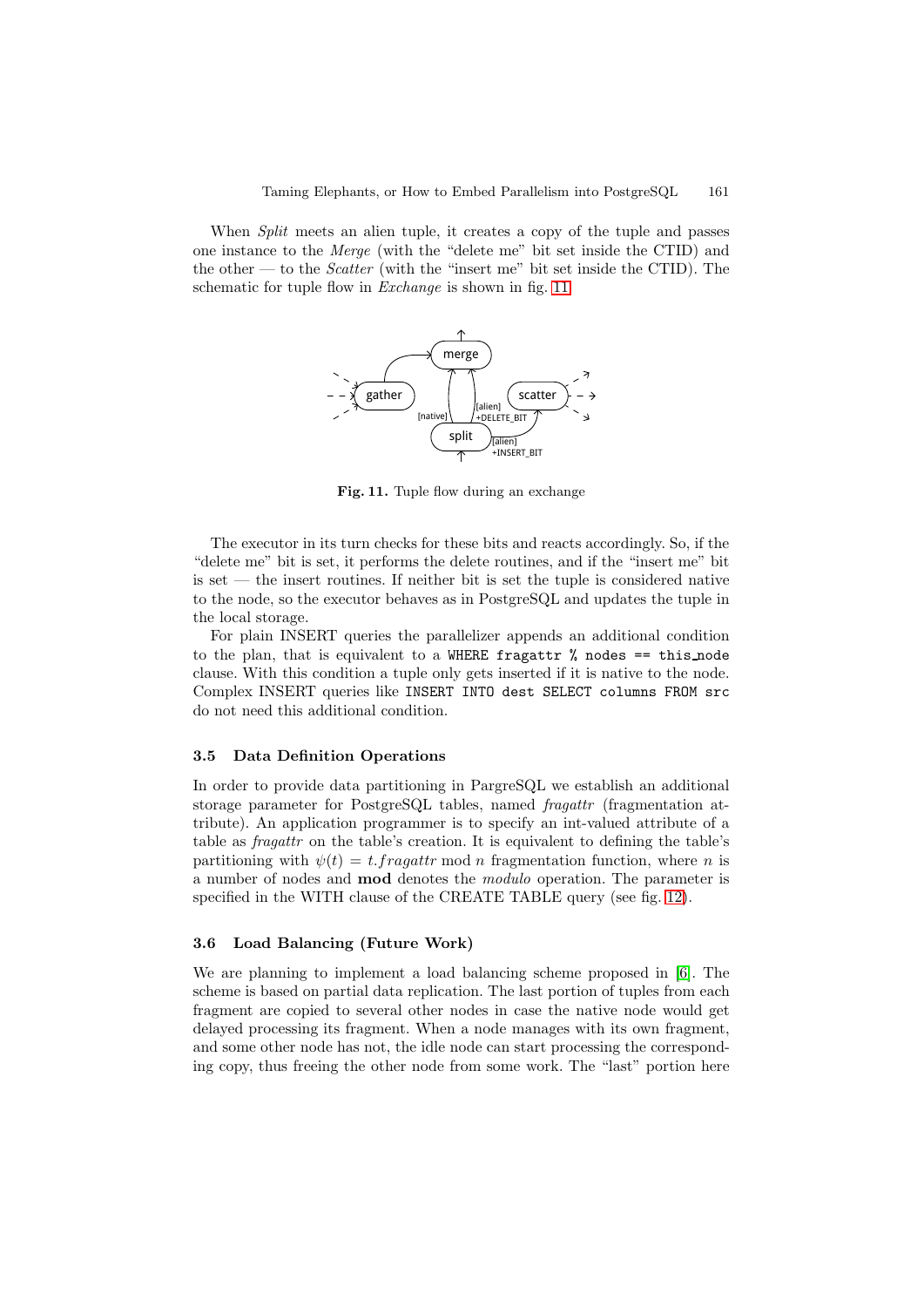```
create table Person (
     id int,
     name varchar(30),
     gender char(1),
     birth date
) with (fragattr = id);
```
<span id="page-9-1"></span>**Fig. 12.** Table creation in PargreSQL

means the tuples that get read last from the storage due to their physical order or an index.

In PargreSQL the scheme could be represented by a number of tables in a dedicated namespace of the database. The idle node would communicate to the busy one and ask where to start processing of the partial copy from. After that the two nodes would know where to start and to stop and would have rouhgly the same amount of tuples to process.

## <span id="page-9-0"></span>**4 Experimental Evaluation**

To evaluate our approach we performed a series of experiments on SKIF-Aurora SUSU supercomputer<sup>[1](#page-9-2)</sup> based on Intel<sup>®</sup> Xeon 5680 processors and liquid cooling. We executed a query carrying out a natural join of two synthetical tables comprising of 60 mln. and 1.5 mln. records respectively and distributed uniformly among the computer nodes. To form values of tables' fragmentation attributes, a probabilistic model proposed in [\[6\]](#page-11-5) was used.



<span id="page-9-3"></span>**Fig. 13.** PargreSQL speedup

Fig. [13](#page-9-3) depicts the experimental results. Here  $\mu$  is the portion of "alien" tuples at every fragment of the relations, e.g.  $\mu = 0.75$  means that during the query  $\frac{1}{1}$  http://www.hpcwire.com/hpcwire/2011-12-08/skif\_aurora\_susu\_supercomputer\_

<span id="page-9-2"></span><sup>1</sup>  $h_n = \frac{h_n}{h_n}$ is most energy-efficient hepatient hepatient hepatient hepatient hepatient hepatient hepatient hepatient hepatient hepatient hepatient hepatient hepatient hepatient hepatient hepatient hepatient hepatient hepatient hepati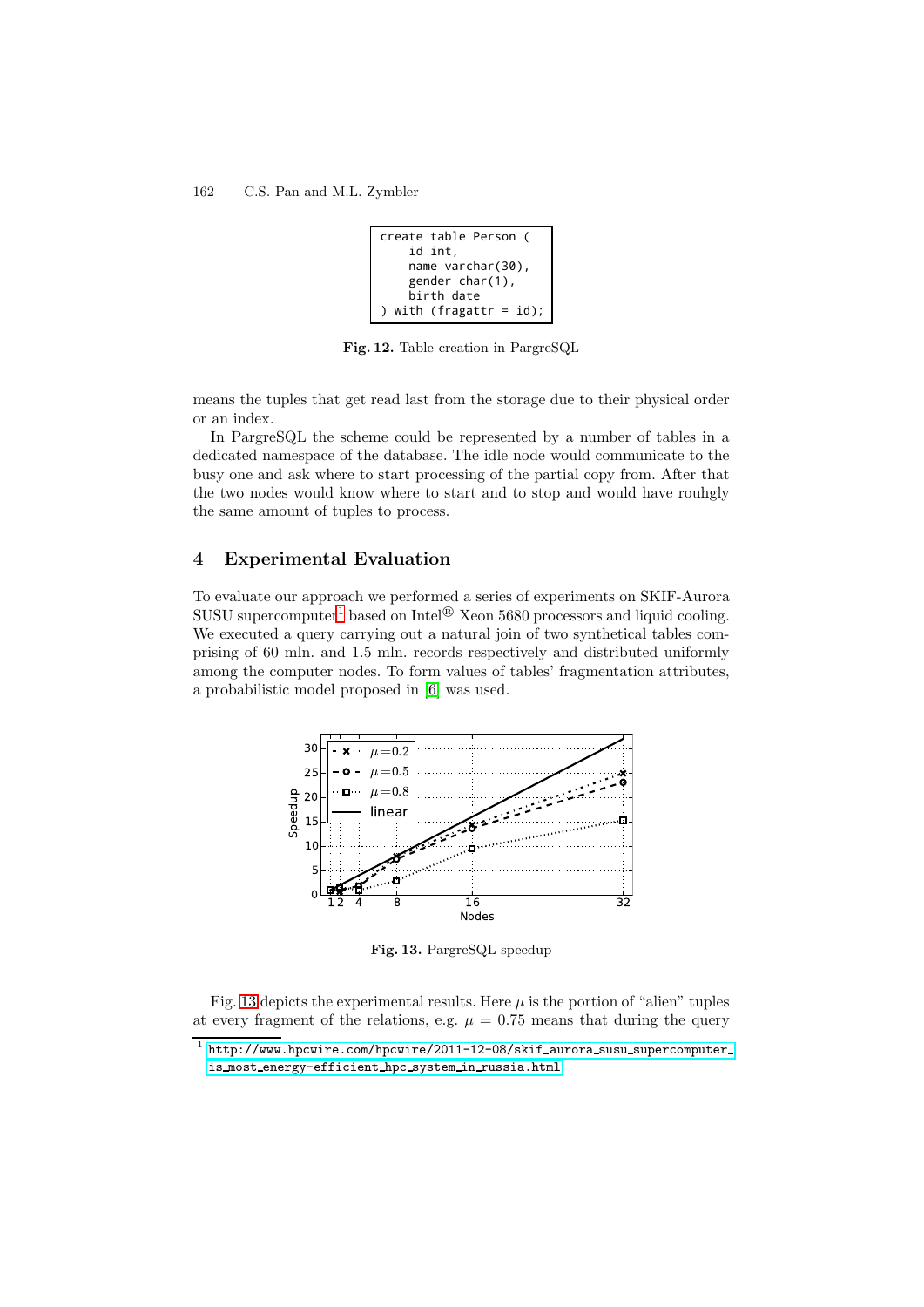execution every agent was obliged to send 75% of the tuples stored at the agent's node to other nodes. As we can see PargreSQL demonstrates a quite acceptable speedup.

# <span id="page-10-0"></span>**5 Related Work**

The research on adaptation of PostgreSQL for parallel and distributed query processing includes the following.

In [\[5\]](#page-11-6) authors introduce their work on extending PostgreSQL to support distributed query processing. Several limitations in PostgreSQL's query engine and corresponding query execution techniques to improve performance of distributed query processing are presented.

ParGRES [\[7\]](#page-11-7) is an open-source database cluster middleware for high performance OLAP query processing. ParGRES exploits intra-query parallelism on PC clusters and uses adaptive virtual partitioning of the database.

GParGRES [\[4\]](#page-11-8) exploits database replication and inter- and intra-query parallelism to support OLAP queries in a grid. The approach has two levels of query splitting: grid-level splitting, implemented by GParGRES, and node-level splitting, implemented by ParGRES.

In [\[1\]](#page-10-3) building a hybrid between MapReduce and parallel database is explored. The authors created a prototype named HadoopDB on the basis of Hadoop (communication layer) and PostgreSQL (database layer), that is as efficient as parallel DBMS, but as scalable as MapReduce systems.

Our contribution is embedding partitioned parallelism into PostgreSQL on the basis of the methods for parallel query processing, proposed in [\[2,](#page-11-2)[3](#page-11-3)[,6](#page-11-5)[,10\]](#page-11-4). We believe that our approach could be applied to other serial relational open-source DBMSes (e.g. MySQL) to implement their parallel versions.

# <span id="page-10-1"></span>**6 Conclusion**

In this paper we have described the design and implementation of PargreSQL parallel DBMS for cluster systems. PargreSQL is based upon PostgreSQL opensource DBMS and exploits partitioned parallelism. This approach is applicable to other open-source relational DBMSes. The results of preliminary experiments show that this scheme is worthy of further development.

As future work we plan to implement load-balancing based upon partial data replication, parallel execution of subqueries and stored procedures, and conduct advanced experiments to analyze PargreSQL performance on complex queries.

# <span id="page-10-2"></span>**References**

<span id="page-10-3"></span>1. Abouzeid, A., Bajda-Pawlikowski, K., Abadi, D.J., Rasin, A., Silberschatz, A.: HadoopDB: An Architectural Hybrid of MapReduce and DBMS Technologies for Analytical Workloads. PVLDB 2(1), 922–933 (2009)